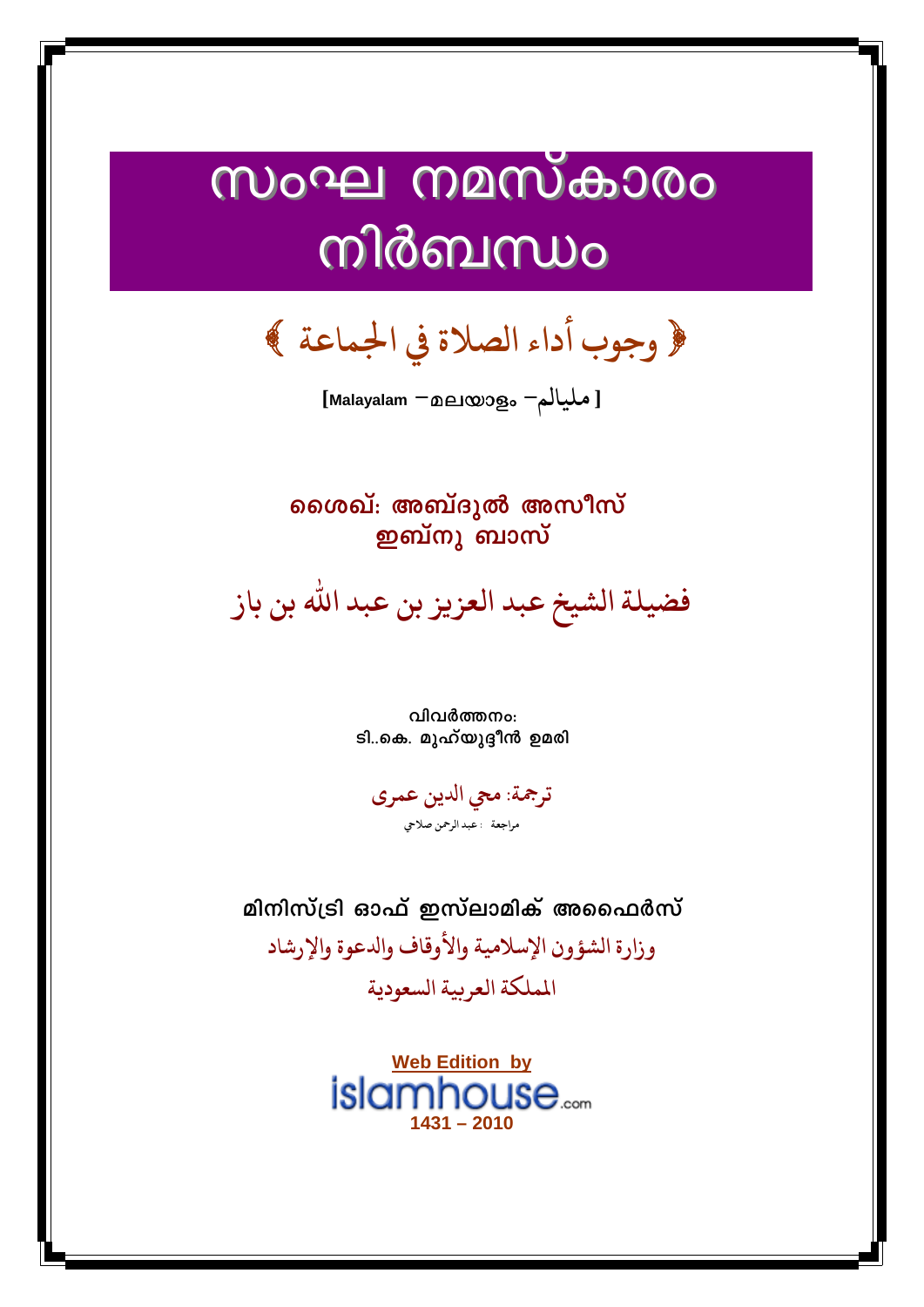بسم الله الرحمن الرحيم

്ശൈഖ് അബ്ദുൽ അസീസ് ഇബ്നു അബ്ദുല്ലാഹിബ്നുബാസ് ഈ ലേഖനം വായിക്കാനിടയുളള ഏല്ലാവർക്കും നൽകുന്ന സന്ദേശം അല്ലാഹു അവരെയും നമ്മെയും അവന്നിഷ്ടകരമായി കാര്യങ്ങൾ ചെയ്യാൻ അനു ഗ്രഹം നൽകട്ടെ. അവരെയും നമ്മെയും അല്ലാഹുവെ ഭയപ്പെടുകയും സൂക്ഷിക്കുകയും ചെയ്യുന്നവരുടെ കണ്ണിയിൽ കൂട്ടിച്ചേർക്കട്ടെ. (ആമീൻ) അല്ലാഹുവിന്റെ അനുഗ്രഹവും രക്ഷയും നിങ്ങൾക്കുണ്ടാകട്ടെ. അവന്റെ അനുഗ്രഹാശിസ്സുകൾ എപ്പോഴും വർഷിക്കുമാറാകട്ടെ.

സഹോദരൻമാരെ, ജമാഅത്തായുളള നമസ്കാരത്തിന്റെ കാര്യത്തിൽ പലരും അശ്രദ്ധകാണിക്കുന്നതായും ചില പണ്ഡിതൻമാർ അതിന്റെ കുറച്ചുകാണിക്കുന്നതായും എനിക്കറിയാൻ കഴിഞ്ഞു. ഗൗരവം അത്കൊണ്ട് അതിന്റെ മഹത്വവും ഗൗരവവും ജനങ്ങളെ ബോധ്യപ്പെ ടുത്തേണ്ടത് എന്റെ കട്മകളിലൊന്നായി ഞാൻ മനസ്സിലാക്കുന്നു. അതാണ് ഈ കുറിപ്പിന് കാരണം. അല്ലാഹു തന്റെ മഹത്തായ ഗ്രന്ഥത്തിൽ വളരെ നിസ്സാര മഹത്ത്വവും നൽകിയിട്ടുളള കാര്യം പ്രാധാന്യവും ഒരു മാക്കിക്കാണുന്നത് ഒരു യഥാർത്ഥ മുസ്ലിമിന് ചേർന്നതല്ല. അപ്രകാരം തന്നെ അല്ലാഹുവിന്റെ റസൂൽ (സ്വ) കൽപ്പിച്ചിട്ടുളള ഒരു കാര്യം അപ്രധാ നമായി കാണാനും ഒരു മുസ്ലിമിന്ന് സാധ്യമല്ല. അല്ലാഹു പരിശുദ്ധഖുർ ആനിൽ ധാരാളമായി ആവർത്തിച്ചിട്ടുളള കാര്യമാണ് നമസ്കാരം കൃത്യ മായി അനുഷ്ടിക്കുക എന്നത്. അതു നിർവ്വഹിക്കണമെന്നും നമസ്കാര ത്തെകുറിച്ച് മടിയും അശ്രദ്ധയും കാണിക്കുന്നതും അത് വളരെ നിസ്സാര മായി ക്കരുതുന്നതും കപടവിശ്വാസികളുടെ ലക്ഷണമായിട്ടാണ് ഖുർആ്ൻ എണ്ണിയിട്ടുളളത്. അല്ലാഹു പറയുന്നത് നോക്കൂ.

## حَافِظُواْ عَلَى الصَّلَوَاتِ والصَّلاَةِ الْوُسْطَى وَقُومُواْ لِلّه قَانِتِينَ

( البقرة /٢٣٨)

''എല്ലാനമസ്കാരവും നിങ്ങൾ കൃത്യമായി അനുഷ്ടിക്കുക. വിശേഷിച്ചും മദ്ധ്യാഹ്ന നമസ്കാരം. വിനയാന്വിതരായിക്കൊണ്ട് നിങ്ങൾ അല്ലാഹുവിന്റെ മുമ്പിൽ നിൽക്കുക'' (ബഖറ:238)

തന്റെ സഹോദരൻമാരോടൊപ്പം നമസ്കരിക്കാൻ പോകാതെ പിൻമാറിയി അനുഷ്ടിക്കുന്നുണ്ടെന്നും രിക്കുന്ന നമസ്കാരം കൃത്യമായി ഒരടിമ അതർഹിക്കുന്ന മഹത്വം അവൻ കൽപ്പിക്കുന്നുണ്ടെന്നും എങ്ങനെയാണ് ബോധ്യപ്പെടുക? യഥാർത്ഥത്തിൽ നമസ്കാരത്തെ വളരെ നിസ്സാരമായി ട്ടാണ് അവൻ കണക്കാക്കിയിട്ടുളളത്.

وَأَقِيمُواْ الصَّلاَةَ وَآتُواْ الزَّكَاةَ وَارْكَعُواْ مَعَ الزَّاكِعِينَ

 $(57/3)$ البقرة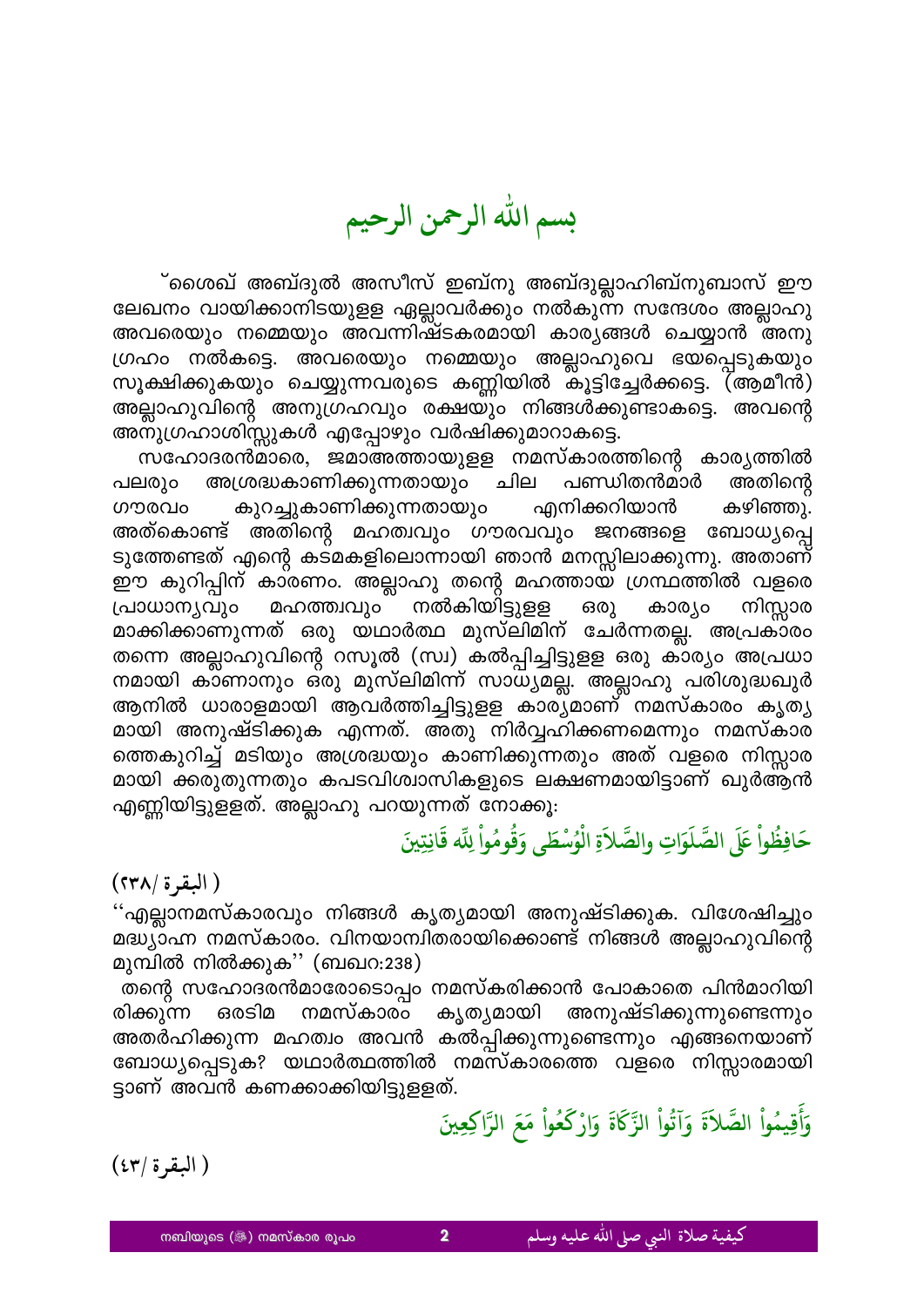''നമസ്കാരം കൃത്യമായി അനുഷ്ടിക്കുകയും സകാത്ത് നൽകുകയും

നമസ്കരിക്കുന്നവരോടൊപ്പം കൂടി നമസ്കരിക്കുകയും ചെയ്യുവിൻ'' എന്നാണല്ലാഹു പറഞ്ഞിട്ടുളളത്. ജമാഅത്തായിത്തന്നെ നമസ്കരിക്കണമ ന്നതിനുവ്യക്തമായതത്രെ ഈ ദൈവവാക്യം അങ്ങനെയല്ലെങ്കിൽ ആ വാ കൃത്തിലെ

# وَارْكَعُواْ مَعَ الرَّاكِعِينَ

'നമസ്കരിക്കുന്നവരോടൊപ്പം കൂടി നമസ്കരിക്കുവിൻ' എന്ന അവസാന ഭാഗത്തിന് യാതൊരു പ്രസക്തിയുമില്ല. നമസ്കാരം കൃത്യമായി അനുഷ്ടി തുടക്കത്തിലുണ്ടായിരിക്കെ ക്കണമെന്ന നിർദ്ദേശം ആയത്തിന്റെ അ നിർദ്ദേശം തന്നെ അതേ ആയത്തിന്റെ തന്നെ ഒടുക്കത്തിൽ ആവർത്തിക്കേ ണ്ടതില്ലല്ലോ.

മറ്റൊരിടത്ത് അല്ലാഹു പറയുന്നു:

## وَإِذَا كُنتَ فِيهِمْ فَأَقَمْتَ لَهُمُ الصَّلاَةَ فَلْتَقُمْ طَآئِفَةٌ مِّنْهُمْ ۖ مَّعَكَ وَلْيَأْخُذُواْ أَسْلِحَتَهُمْ فَإِذَا سَجَدُواْ فَلَيَكُونُواْ مِن ۚ وَرَآئِكُمْ وَلْتَأْتِ طَآئِفَـةً أُخْـرَى لَـمْ يُصَـلُّواْ فَلْيُصَـلُّواْ مَعَـكَ ۚ وَلْيَأْخُـذُواْ حِـذْرَهُمْ وَأَسْلِحَتَهُمْ (النساء: ١٠٢)

''നബിയേ താങ്കളവരുടെ കൂട്ടത്തിലുണ്ടായിരുന്നാൽ അങ്ങനെ അവ രെയും കൊണ്ട് നമസ്ക്കരിക്കുകയുമാണെങ്കിൽ അവരിൽ ഒരു വിഭാഗം താങ്കളുടെ കൂടെ നിൽക്കട്ടെ. അവർ അവരുടെ ആയുധങ്ങൾ എടുക്കു കയും ചെയ്യട്ടെ. അവർ സുജൂദ് ചെയ്ത് കഴിഞ്ഞാൽ പിന്നെ അവർ നിങ്ങ ളുടെ പിന്നിലേക്ക് മാറട്ടെ. പിന്നെ നമസ്കരിക്കാത്ത മറ്റെ വിഭാഗം വന്ന് നിന്റെ കൂടെ നമസ്കരിക്കട്ടെ. അവർ തങ്ങളുടെ മുൻകരുതലുകളും ആയു ധങ്ങളും എടുത്തു കൊളളുകയു ചെയ്യട്ടെ.'' (നിസാഅ്: 102)

യുദ്ധത്തിന്റെ അവസരത്തിൽ പോലു നമസ്കാരം ജമാഅത്തായി പഠിപ്പിച്ചതും നിർവ്വഹിക്കാനാണ് നിർബന്ധമാക്കിയതും. അല്ലാഹു അപ്പോൾ സാധാരണ അവസരങ്ങളിൽ ജമാഅത്തായിട്ടല്ലാതെ എങ്ങനെ നമസ്കരിക്കും? ജമാഅത്തായുളള നമസ്കാത്തിൽ ആർക്കെങ്കിലും ഇളവ് അനുവദിക്കുമെങ്കിൽ അത് യുദ്ധത്തിൽ പങ്കെടുത്ത് ശത്രുക്കളുടെ ഭീഷ ണിയെ നേരിടുന്ന പടയാളികൾക്കാണ് ലഭിക്കേണ്ടത്. അവർക്ക് പോലും അനുവദിക്കപ്പെട്ടിട്ടില്ലെങ്കിൽ നമസ്കാരം നിർവ്വഹിക്കേണ്ടത് ജമാഅത്താ യിട്ടുതന്നെയാണെന്നും അത് നിർബന്ധമാണെന്നും മനസ്സിലാക്കാൻ പ്രയാ സമില്ല. അപ്പോൾ ജമാഅത്തിനു പോകാതെ പിന്തിനിൽക്കുന്നത് അനുവദി ച്ചുകൂടാത്തതാണെന്ന് ഗ്രഹിക്കാം.

അബൂഹുറൈെ (റ)വിൽനിന്നും ഇമാംബുഖാരിയും ഇമാം മുസ്ലിമും കൂടി ഉദ്ധരിച്ച ഒരു ഹദീസ് ശ്രദ്ധേയമാണ്. നബി (സ്വ) പറയുന്നു:

## لقد هممت أن آمر بالصلاة فتقام ثم آمر رجلا أن يصلي بالناس ثم أنطلق برجال معهم حزم من

حطب إلى قوم لا يشهدون الصلاة فأحرق عليهم بيوتهم ـــ الحديث/ بخاري ومسلم

''നമസ്കാരത്തിന് ഇഖ്വാമത്ത് വിളിക്കാൻ നിർദ്ദേശിച്ച് ഒരാളെ ജനങ്ങ ളെയും കൊണ്ട് നമസ്കരിക്കാൻ ഏർപ്പാട് ചെയ്ത് കുറെ ആളുകളെയും

 $\overline{3}$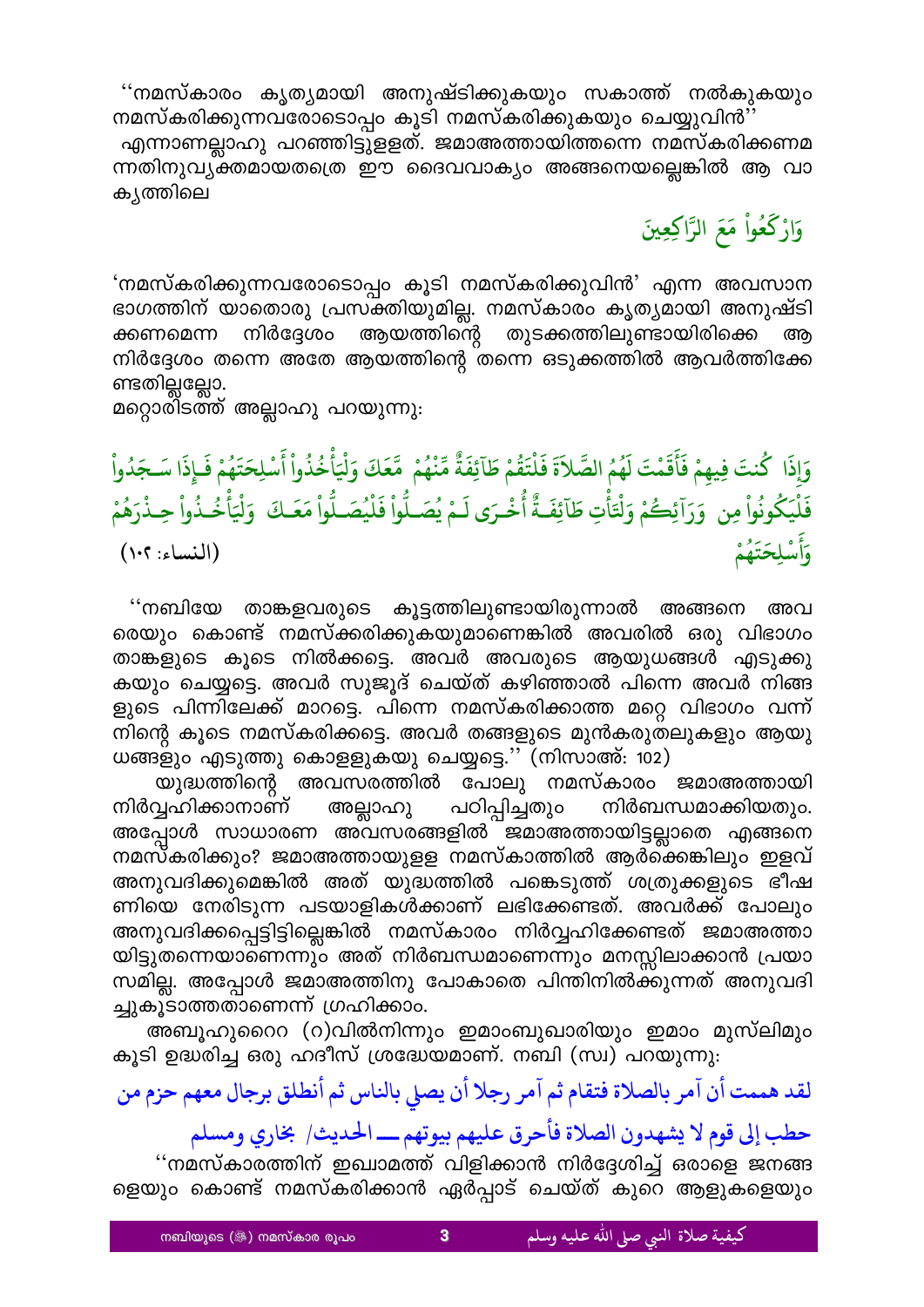കൂട്ടി വിറകുമായിച്ചെന്ന് നമസ്കാരത്തിന്ന് പങ്കെടുക്കാനെത്താത്ത ആളു കളെ അവരുടെ വീടുകൾക്കുളളിലിട്ട് തീ കൊടുത്തു നശിപ്പിക്കണമെന്ന് ഞാൻ കരുതിപ്പോയി.

ഇമാം മുസ്ലിം അബ്ദുല്ലാഹിബ്നു മസ്ഊദിൽനിന്ന് തന്റെ സ്വഹീ ഹിൽ ഉദ്ധരിച്ച മറ്റൊരു ഹദീസ് ഇപ്രകാരമാണ്

വ്യക്തമായി അിറയപ്പെട്ട മുനാഫിഖോ രോഗികളോ മാത്രമേ ജമാഅ ത്തിന്ന് പങ്കെടുക്കാത്തവരായി ഞാൻ കണ്ടിട്ടുളളൂ രണ്ടാളുകൾക്കിടയിൽ പിടിച്ചു നടന്നുകൊണ്ട് രോഗികൾപോലും ജമാഅത്തിന് എത്തിയിരുന്നു.

ഇബ്നുമസ്ഊദ് പറയുകയാണ്. സൻമാർഗ്ഗചര്യകൾ അല്ലാഹുവിന്റെ റസൂൽ(സ.അ) ഞങ്ങൾക്ക് പഠിപ്പിച്ചു തരാറുണ്ടായിരുന്നു. ബാങ്കുവിളി ക്കുന്ന പളളിയിൽ നമസ്കാരത്തിന് എത്തുക എന്നത് അക്കൂട്ടത്തിൽ പെട്ടതാണ്. അദ്ദേഹം തുടർന്നു പറഞ്ഞു. നാളെ മുസ്ലിമായി ക്കൊണ്ട് അല്ലാഹുവെ കണ്ട്മുട്ടണമെന്ന് സന്തോഷപൂർവ്വം ആരെങ്കിലും കൊതിക്കു ഈ നമസ്കാരങ്ങൾക്ക് വിളിക്കുന്നേടത്ത് പോയി അത് ന്നുവെങ്കിൽ അല്ലാഹു നിങ്ങളുടെ നബിക്ക് കൃത്യമായി അനുഷ്ടിക്കട്ടെ. ചില സൻമാർഗികചര്യകൾ നിശ്ചയിച്ചു കൊടുത്തിട്ടുണ്ട്. ഇത് ആ സൻമാർഗിക ചര്യകളിൽ പെട്ടതത്രെ. മടിയൻ ചെയ്യുന്നപോലെ നിങ്ങളുടെ വീടുകളിൽ നമസ്കാരങ്ങളെ നിർവ്വഹിക്കാനാണ് നിങ്ങൾ വെച്ച് ഈ മുതിരുന്ന തെങ്കിൽ തീർച്ചയായും നിങ്ങൾ നബിതിരുമേനി(സ്വ) യുടെ സുന്നത്ത് കൈവെടിഞ്ഞുവെന്നർത്ഥം. നബിതിരുമേനിയുടെ സുന്നത്ത് കൈവെടി ഞ്ഞാൽ നിങ്ങൾ വഴി പിഴച്ചതു തന്നെ.

ഒരാൾ നല്ലപോലെ വുളു എടുത്ത് ഈ പളളികളിൽ ഒന്നിൽ നമ സ്കാരത്തിന്നായി പോയാൽ അവന്റെ ഓരോ കാൽവെപ്പും പുണ്യകർമ്മ മായി അല്ലാഹു രേഖപ്പെടുത്തും. അവന്റെ ഓരോ കാൽവെപ്പും അവന്റെ പദവികൾ വർദ്ദിച്ചു കൊണ്ടിരിക്കുകയും ചെയ്യും അവന്റെ ഓരോപാപവും പൊറുക്കപ്പെട്ടു കൊണ്ടിരിക്കും. അിറയപ്പെട്ട കപടവിശ്വാസിയല്ലാതെ നമ സ്കാരത്തിന് പളളിയിലെത്താത്തതായി ഞങ്ങൾ കണ്ടിരുന്നില്ല. രണ്ടാൾ താങ്ങിപ്പിടിച്ചുകൊണ്ട് സ്വഫ്ഫുകൾക്കിടയിലെത്തിക്കുന്നതായി പിന്നെ കാണാറുണ്ടായിരുന്നു.

അബൂ ഹുറൈറാ (റ)വിൽനിന്ന് ഇമാം മുസ്ലിം ഉദ്ധരിക്കുന്ന ഒരു ''അന്ധനായ ഒരാൾ നബിതിരുമേനി(സ്വ) യുടെ ഹദീസ് ശ്രദ്ധിക്കു. അടുത്ത് വന്ന് ഇപ്രകാരം ബോധിപ്പിച്ചു. അല്ലാഹുവിന്റെ റസൂലേ(സ്വ) എന്നെ പളളിയിലേക്കു കൈപിടിച്ചു കൊണ്ടു വരാൻ എനിക്കൊരു നായക നില്ല. അത്കൊണ്ട് എനിക്കെന്റെ വീട്ടിൽ വെച്ച് തന്നെ നമസ്കരിച്ചാൽ പോരെ? ഉടനെ നബി(സ്വ) അയാളോട് ചോദിച്ചു. നിങ്ങൾ ബാങ്ക്വിളി കേൾക്കാറുണ്ടോ? അതെ എന്നായിരുന്നു ഉത്തരം. ''അപ്പോൾ ആവിളിക്കു ത്തരം ചെയ്യണം'' എന്നായിരുന്നു നിബിതിരുമേനി (സ്വ) യുടെ ആജ്ഞ.

ജമാഅത്തായി നമസ്കരിക്കലും അല്ലാഹുവിന്റെ നാമം അനുസ്മരിക്ക പ്പെടുന്നതിന് വേണ്ടി പൊക്കിക്കെട്ടാൻ അനുവദിക്കപ്പെട്ട പ്രത്യേകഭവനങ്ങ ളിൽ വെച്ചു തന്നെ നമസ്ക്കാരം നിർവ്വക്കലും നിർബന്ധമാണെതിന്ന് ധാരാളം ഹദീസുകൾ തെളിവുദ്ധരിക്കാനുണ്ട്. അത്കൊണ്ട് ഓരോ മുസ്ലിമും ഇക്കാര്യത്തിൽ നിർബന്ധം പിടിക്കേണ്ടതുണ്ട്. അത് സ്വയം നട പ്പിൽ വരുത്താനും മക്കളെയും വീട്ടുകാരെയും അയൽവാസികളെയും മറ്റു മുസ്ലിം സഹോദരൻമാരെയും അതിന്നായി പ്രേരിപ്പിക്കാനും ഓരോരു ത്തരും ഉടനെതന്നെ സന്നദ്ധരാകണം. അങ്ങനെ അല്ലാഹുനിന്റെയും തിരു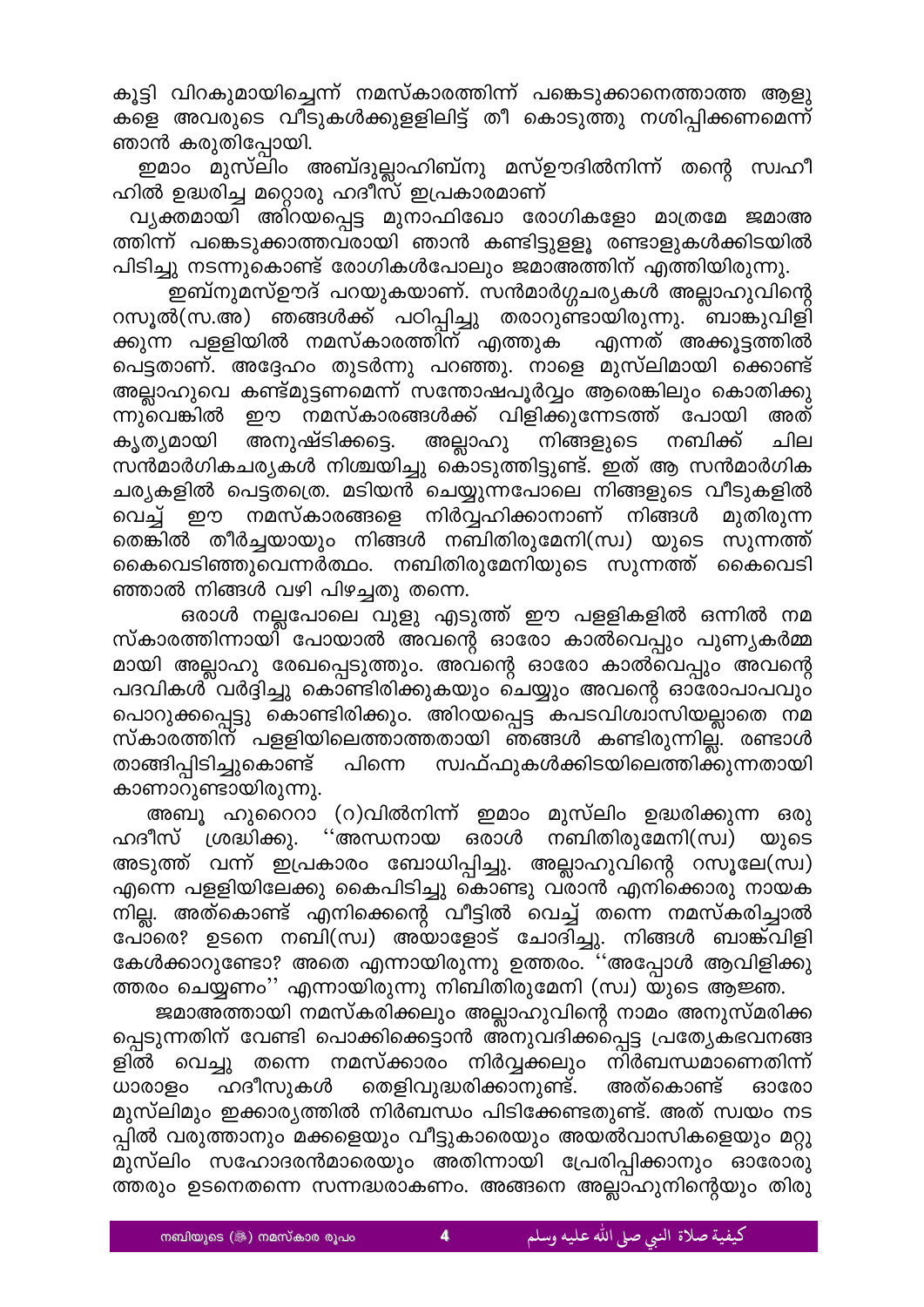ദൂതരുടെയും കൽപ്പന നടപ്പിൽ വരുത്തുന്നതിൽ ജാഗ്രത പാലിക്കണം. അല്ലാഹുവും റസൂലും വിരോധിച്ചിട്ടുളള കാര്യങ്ങളിൽനിന്ന് സൂക്ഷ്മത യോടെ വിട്ടുനിൽക്കുകയും നമസ്കാരത്തിന്ന് മടികാണിക്കുന്നവരെന്ന്<br>അതി നിന്ദ്യമായി വിശേഷിക്കപ്പെട്ടിട്ടുളള കപടവിശ്വാസികളെപ്പോലെ അതി നിന്ദ്യമായി വിശേഷിക്കപ്പെട്ടിട്ടുളള കപടവിശ്വാസികളെപ്പോലെ ആകാതിരിക്കാൻ കരുതിയിരിക്കുകയും വേണം. അല്ലാഹു പറയുന്നു:

**َ ُ**ادِعُونَ اللَّه وَهُوَ خَادِعُهُمْ وَإِذَا قَامُواْ إِلَى الصَّلاَةِ قَامُواْ كُسَالَى يُرَآؤُونَ **ُ ََُ ْ َ َ ََّْ َ َ إ َ ُْ ُ َُ َّ َِ َُ َ**إِنَّ الْمُنَافِقِينَ يُخَادِعُونَ اللَّه وَهُوَ خَادِعُهُمْ وَإِذَا قَامُواْ إِلَى الصَّلاَةِ قَامُواْ كُسَالَى يُرَآؤُونَ النَّـاسَ وَلاَ<br>رَبْعُهُ حَمَاتَ الذَّ تَا إِذْ كُنْتُ رَبِّتَ وَيَجْلِكَ إِذَا قَامُواْ إِلَى ال **ُ َََّ**يَذْكُرُونَ اللَّه إِلاَّ قَلِيلاً ، مُّذَبْذَبِينَ بَيْنَ ذَلِكَ لاَ إِلَى هَـؤُلاء وَلاَ إِلَى هَـؤُلاء وَمَن يُضْـلِلِ اللَّه فَلَـن **َ َّ ََُّ ََ ََُّْ ََ ََ ََ And the contract of the contract of the contract of the contract of the contract of the contract of the contract of the contract of the contract of the contract of the contract of the contract of the contract of the contr َ** إلا قلِيلا ، مّ<br>| ۔<br>تَجِدَ لَهُ سَبِيلاً. **َ َُ**

#### **(النساء،١٤٢/ ١٤٣ )**

''നിശ്ചയമായും കപടവിശ്വാസികൾ അല്ലാഹുവിനോട് വഞ്ചന<br>പ്രവർത്തിക്കുകയാണ്. അവനാകടെ അവരെ വഞ്ചിക്കുന്നവനുമാണ്. @രവനാകട്ടെ അവരെ വഞ്ചിക്കുന്നവനുമാണ്. അവർ നമസ്കാരത്തിന്ന് നിൽക്കുന്നതായാൽ മടിയൻമാരായിട്ടാണ് നിൽക്കുക. ആളുകളെ കാണിക്കുകയാണവർചെയ്യുന്നത്. വളരെ കുറച്ച് മാത്രമമേ അവർ അല്ലാഹുവിനെ ഓർക്കുന്നുളളൂ. ഇക്കൂട്ടരിലേക്കുമില്ല, ഇക്കൂട്ടരിലേക്കുമില്ല. ര്ണ്ടിനുമിടയിൽ ആടിക്കളിക്കുന്നവരാണവർ. ആരെ യെങ്കിലും അല്ലാഹ്ു വഴിതെറ്റിച്ചാൽ പിന്നെ അവർക്ക് വേണ്ടി യാതൊരു വഴിയും നീ കണ്ടെത്തുകയില്ല. $\widetilde{C}$  (നിസാഅ്:142,143)

നമസ്കാരം ജമാഅത്തായി നിർവ്വഹിക്കുന്നതിൽനിന്നുളള പിന്തിരിയൽ അതു തീരെ ഉപേക്ഷിക്കാൻ പ്രേരിപ്പിക്കുന്ന മുഖ്യ കാരണങ്ങളിലൊ ന്നാണ്. നമസ്ക്കരിക്കാതിരിക്കുന്നത് സ്ത്യനിഷേധവും അപഥ സഞ്ചാരവു മാണെന്നെല്ലാവർക്കും അറിയാം. ഇസ്ലാമികവൃത്തത്തിൽനിന്ന് പുറത്ത് പോകാൻ അത് കാരണമാകുകയും ചെയ്യും. പ്രസിദ്ധ സ്വഹാബി ജാബിർ(റ)നിന്ന് ഇമാം മുസ്ലിം ഉദ്ധരിക്കുന്ന ഒരു ഹദീസിൽ നിന്ന് ഇക്കാര്യം വ്യക്തമാകുന്നുണ്ട്. നബി തിരുമേനി(സ.അ) പറഞ്ഞു:

### **بني الرجل وبني الكفر والرشك ترك الصلاة (مسلم )**

"മുസ്ലിമായ മനുഷ്യനും കുഫ്റും ശിർക്കും തമ്മിൽ വൃത്യാസപ്പെടു ന്നത് നമസ്ക്കാരം ഉപേക്ഷിക്കുന്നതിലൂടെയാണ്.'' മറ്റൊരു നബിവചനം ഇതാണ്:

### **العهد اȆي بيننا وبينهم الصلاة، فمن تركها فقد كفر – (الرتمذي )**

"നമുക്കും അവർക്കുമിടയിലുളള വ്യത്യാസം നമസ്കാരമാണ്. അതാരെ ങ്കിലും ഉപേക്ഷിച്ചാൽ അവൻ കാഫിറായതുതന്നെ.''

നമസ്കാരത്തിന്റെ പ്രശ്നം വളരെ ഗൗരവമർഹിക്കുന്നതാണെന്നും അതു കൃത്യമായി അനുഷ്ടിക്കുന്നതും കൂട്ടമായി നിർവ്വഹിക്കുന്നതും നിർബന്ധമാണെന്നതിനും ധാരാളം ആയത്തുകളും ഹദീസുകളും ഉദ്ധരി ക്കാൻ കഴിയും

സത്യം വെളിപ്പെടുകയും അതിന്നുത്തമ തെളിവുകൾ വ്യക്തമാകുകയും ചെയ്താൽ പിന്നെ അതിൽനിന്ന് തെറ്റിപ്പോകാൻ ആർക്കും പറ്റുകയില്ല. അതാരുടെ വാക്ക് കേട്ടിട്ടായാലും ശരി അല്ലാഹു പറയുന്നു: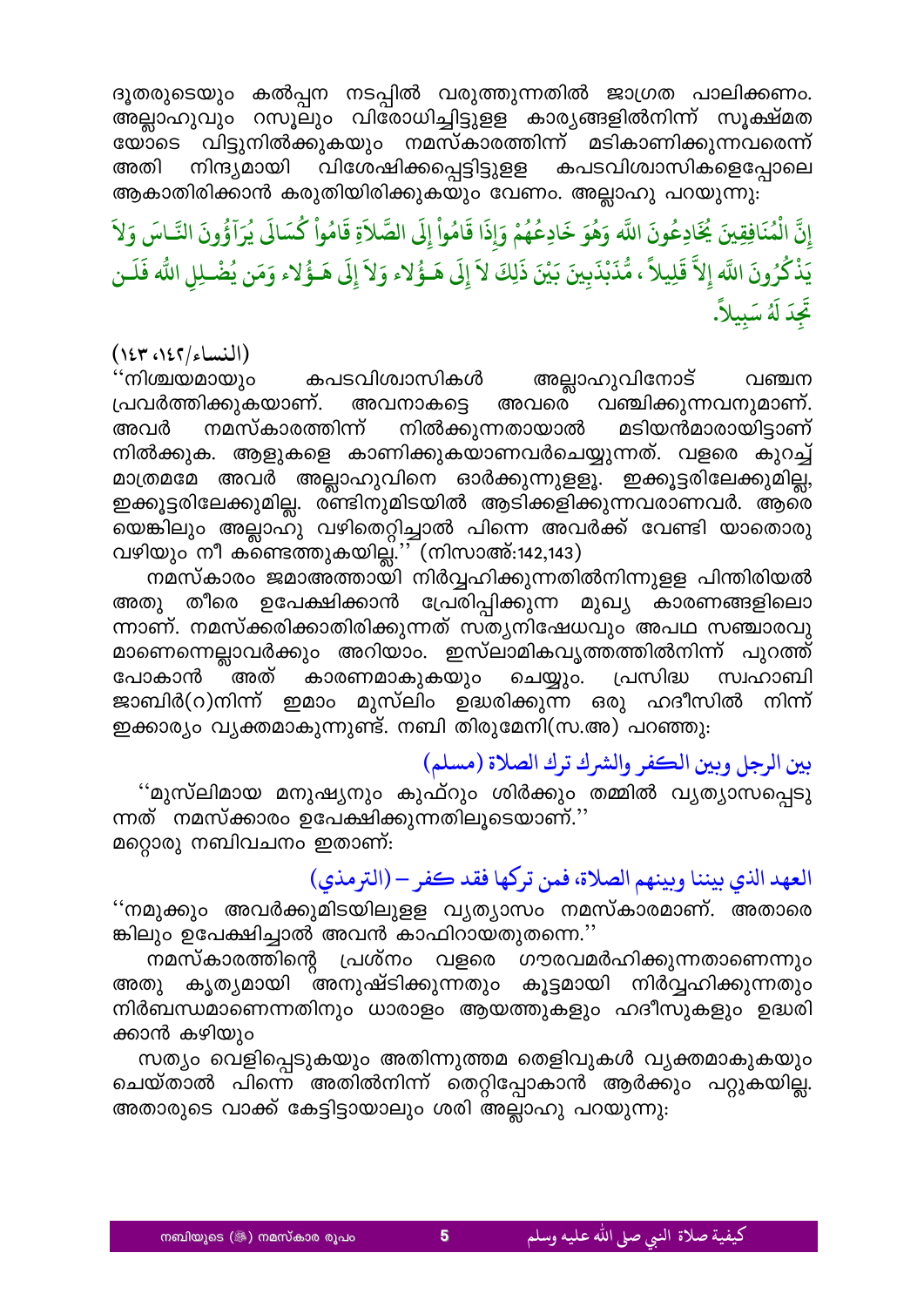# فَإِن تَنَازَعْتُمْ فِي شَيْءٍ فَرُدُّوهُ إِلَى اللّه وَالرَّسُولِ إِن كُنتُمْ تُؤْمِنُـونَ بِـاللّه وَالْيَـوْمِ الآخِـرِ ذَلِـكَ خَـيْرً وَأَحْسَنُ تَأْوِيلاً

 $(09 / \text{cm}^2)$ 

''വല്ല വിഷയത്തിലും നിങ്ങൾ പരസ്പരം ഭിന്നിച്ചാൽ അല്ലാഹുവി ങ്കലേക്കും അവന്റെ റസൂലിലേക്കും അക്കാര്യം നിങ്ങൾ മടക്കുക. അല്ലാ ഹുവിലും അന്ത്യനാളിലും നിങ്ങൾ വിശ്വസിക്കുന്നുവെങ്കിൽ അതാണ് ഏറ്റവും ഉത്തമവും ശുഭപര്യവസായിയായിട്ടുളളതും.'' (നിസാഅ്: 59) സൂറ അന്നൂറിൽ അല്ലാഹു പറയുന്നു.

فَلْيَحْـذَرِ الَّذِيــنَ يُخَــالِفُونَ عَــنْ أَمْـرِهِ أَن تُصِــيبَهُمْ ۚ فِتْنَــةٌ أَوْ يُصِــيبَهُمْ عَــذَابٌ أَلِيــمَّ (نور/٦٣)

''അദ്ദേഹത്തിന്റെ കൽപ്പനയെ അതിലംഘിക്കുന്നവർ ഏതെങ്കിലും തര ത്തിലുളള കുഴപ്പത്തിന്നവർ വിധേയമായേക്കുമെന്നോ അല്ലെങ്കിൽ വേദനി പ്പിക്കുന്ന ശിക്ഷ അവരെ ബാധിക്കുമെന്നോ ഭയപ്പെട്ടുകൊളള്ട്ടെ.''

നമസ്കരിക്കുന്നതിൽ കുടികൊളളുന്ന ഭൗതികവും ജമാഅത്തായി സാമൂഹികവുമായ പ്രയോജനങ്ങൾ ആർക്കും അിറയാത്തതല്ല. പരസ്പരം പരിചയപ്പെടുക. പരസ്പരം സഹായസഹകരണങ്ങൾ ചെയ്യുക എന്നിവ അവയിൽ ഏറ്റവും തെളിഞ്ഞു നിൽക്കുന്നതത്രെ

പുണ്യകരങ്ങളായ കാര്യങ്ങൾ നടപ്പിൽ വരുത്താനും സൂക്ഷ്മതയോ ടെയുളള ജീവിതത്തിന്ന് പ്രോത്സാഹിപ്പിക്കാനും സത്യം സ്വീകരിക്കുന്ന തിന്നും സത്യത്തിൽ ഉറച്ചു നിൽക്കുന്നതിന്നും പരസ്പരം ഉപദേശിക്കാനും അവസരങ്ങളും അത്കൊണ്ട് ലഭിക്കുന്നു. പിന്നോക്കം മറ്റുമുളള നിൽക്കുന്നവരെ മുന്നോട്ട് കൊണ്ട് വരാനും വിവരമില്ലാത്തവർക്ക് അറിവു ണ്ടാക്കാനും കപടൻമാരെ ഭീതിപ്പെടുത്താനും അവരുടെ മാർഗത്തിൽനിന്ന് അകന്ന് നിൽക്കാനും അല്ലാഹുവിന്റെ അടിമകൾക്കിടയിൽ അവന്റെ ചിഹ്ന പ്രദർശിപ്പിക്കാനും അവങ്ക്ലേക്ക് ക്ഷണിക്കാനും ങ്ങൾ ജനങ്ങളെ വാക്കിലും പ്രവൃത്തിയിലും മാതൃകായോഗ്യമായ ജീവിതം നയിക്കാനു മെല്ലാം നമസ്കാരത്തിനുവേണ്ടി പളളിയിൽ ഒത്തുകൂടുന്നത് കൊണ്ട് സാധ്യമാകുന്നു.

ഐഹികവും പാരത്രികവുമായ നന്മയും അല്ലാഹുവിന്റെ പൊരുത്തവും ഉളള കാര്യങ്ങൾ ചെയ്യാൻ അല്ലാഹു നമ്മെയെല്ലാം സഹായിക്കട്ടെ. സ്വന്ത ത്തിൽനിന്നുണ്ടാകുന്ന തിന്മകളിൽ നിന്നും കർമ്മദൂഷ്യങ്ങളിൽനിന്നും അവിശ്വാസികളോടും കപടന്മാരോടും ഉളള അനുകരണത്തിൽനിന്നും അല്ലാഹു നമ്മെയെല്ലാം കാത്ത് രക്ഷിക്കട്ടെ. അവൻ അത്യുദാരനും ബഹു മാന്യനുമത്രെ.

> $\bigcirc$  $\bigcirc$  $\langle \rangle$  $\circlearrowleft$  $\circlearrowleft$

#### പൊതുവായ ഒരുദ്ബോധനം

റുക്കൂഇന് മുമ്പോ ശേഷമോ, നെഞ്ചിലോ മറ്റെവിടെയെങ്കിലുമോ ഇടത്തെ ക്യ്യിൻമേൽ വലത്തെ കൈ കൂട്ടിപ്പുടിക്കുന്നതി്നെ സംബന്ധിച്ച് നാം ഇതു വരെ നടത്തിക്കൊണ്ടിരുന്ന ചർച്ച ഒരു സുന്നത്തായ കാര്യത്തെപ്പറ്റി മാത്ര മാണ്. നിർബന്ധമായ ഒരു കാര്യത്തെ പ്പറ്റിയല്ല. ഒരാൾ റുകൂഇന് മുമ്പോ ശേഷമോ കൈ തൂക്കിയിട്ടുകൊണ്ട് നിന്ന്്നമസ്കരിച്ചാൽ അയാളുടെ നമ സ്കാരം സാധുവെന്നാണ് പണ്ഡിതമതം. ഏറ്റവും ശ്രേഷ്ടമായ ഒരു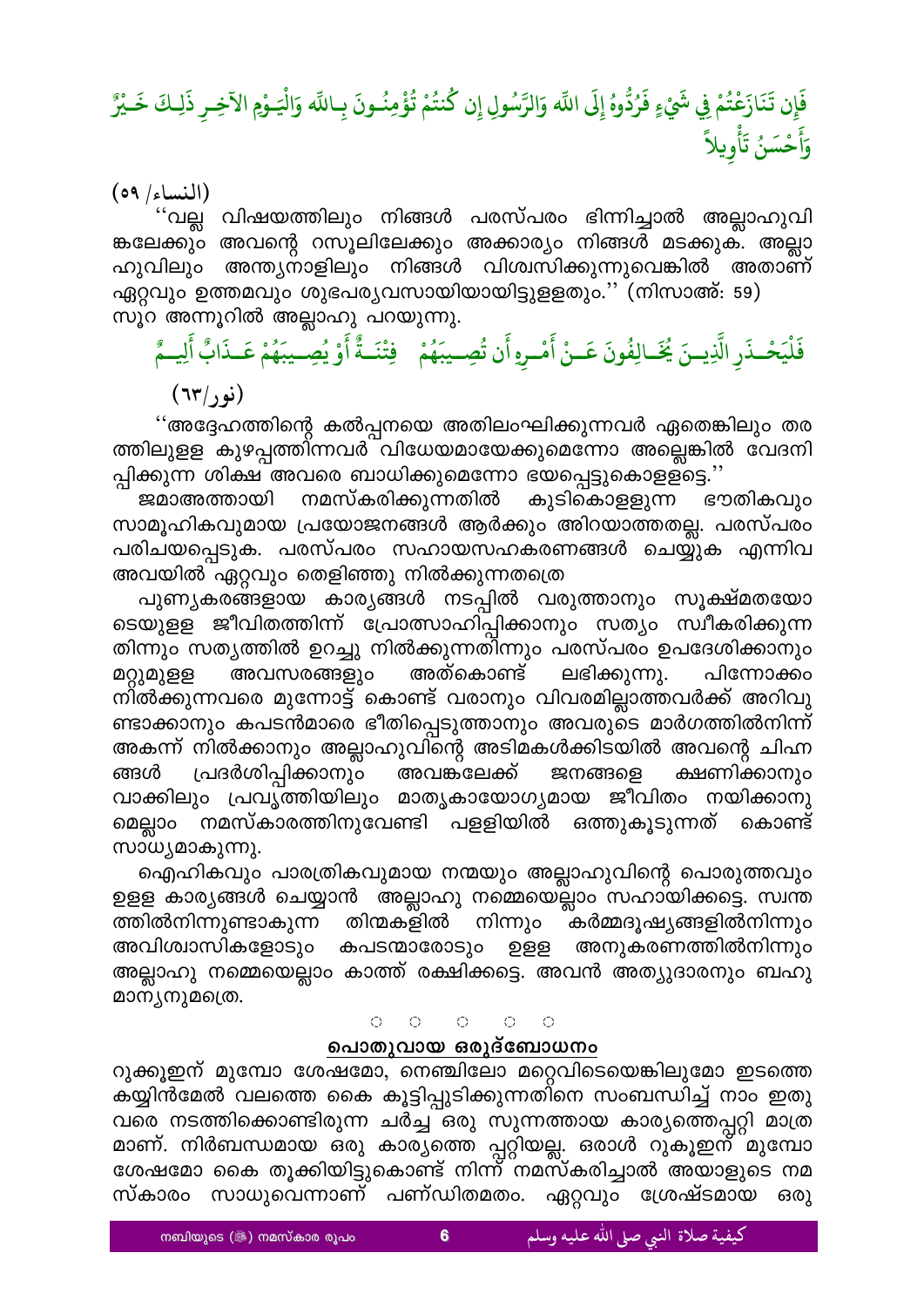കാര്യം അയാൾ നമസ്കാരത്തിലൊഴിവാക്കിഎന്ന് മാത്രമെയുളളു. ഇതു പോലെയുളള കാര്യങ്ങളിൽ വ്യത്യസ്തമായ അഭിപ്രായപ്രകടനങ്ങൾ പര സ്പരം ഭിന്നിപ്പിന്നോ, പിണക്കത്തിന്നോ, ശത്രുതക്കോ ഒരിക്കലും കാരണ മായിക്കൂടാ. ഇനി ഒരാൾ അതു നിർബന്ധമാണെന്ന് തന്നെ പറഞ്ഞാൽ പോലും ഇമാം ശൗക്കാനി അത് നിർബന്ധമാണെന്നാണ് നൈലുൽ ഔത്വാ റിൽ വ്യക്തമാക്കിയിട്ടുളളത്. അതിന്റെ പേരിൽ വഴക്കും വക്കാണവും നട ത്താതിരിക്കുകയാണ് വേണ്ടത്. പുണ്യത്തിന്റെയും സൂക്ഷ്മതയുടെയും അടിസ്ഥാനത്തിൽ പരസ്പരം സഹകരിച്ചു കഴിഞ്ഞുകൂടുകയാണ് കരണീ യമായിട്ടുളളത്. സത്യം തെളിവുകൾ സഹിതം വ്യക്തമാക്കുകയും വേണം അസൂയയിൽനിന്നും പകയിൽനിന്നും രക്ഷപ്പെട്ട നിഷ്കളങ്കമായ മനസ്സോ ടുകൂടിയായിരിക്കണം ബന്ധപ്പെടേണ്ടത്. ഭിന്നിപ്പിന്നും അന്യോന്യം എല്ലാകാര്യങ്ങളിൻനിന്നും എല്ലാവരും പിണക്കത്തിന്നും ഇടയാകുന്ന അകന്ന് നിൽക്കണം.

പരമോന്നതനും പരിശുദ്ധനുമായ അല്ലാഹു നമ്മോട് കൽപ്പിക്കുന്നത്<br>ഐക്യത്തിലും മമതയിലും വർത്തിക്കാനാണ്. ഭിന്നിച്ചു ശത്രുക്കളാകാനല്ല.

## وَاعْتَصِمُواْ بِحَبْلِ اللَّه جَمِيعًا وَلاَ تَفَرَّقُواْ

( آل عمران/۰۳)

് ''നിങ്ങളെല്ലാവരും കൂടി അല്ലാഹുവിന്റെ പാശത്തെ മുറുകെ പിടിക്കു<br>വിൻ. നിങ്ങൾ ഭിന്നിച്ചുപോകരുത്.'' (ആലുഇംറാൻ :103) അല്ലാഹുവിന്റെ റസൂൽ(സ്വ) അരുളുകയുണ്ടായി :

إن الله يرضي لكم ثلاثا، أن تعبدوا الله ولا تشركوا به شيئا، وأن تعتصموا بحبل الله جميعا ولا تفرقوا، وأن تناصحوا من ولاة الله أمركم

് മൂന്ന് കാര്യങ്ങൾ നിങ്ങൾക്കായി അല്ലാഹു തൃപ്തിപ്പെടുന്നു. 1<br>നമാശ്രഭമ നിങ്ങൾ നിങ്ങൾക്കായി അല്ലാഹു തൃപ്തിപ്പെടുന്നു. 1 അവനെമാത്രമേ നിങ്ങൾ ആരാധിക്കാവൂ. അവനോട് യാതൊന്നിനെയും നിങ്ങൾ പങ്കു ചേർക്കരുത്. 2 നിങ്ങളെല്ലാവരും കൂടി അല്ലാഹുവിന്റെ പാശം മുറുകെ പിടിക്കുക 3 നിങ്ങളുടെ കൈകാര്യകർത്തൃത്വം അല്ലാഹു ആരെയാണോ ഏൽപ്പിച്ചിട്ടുളളത് അവരോട് നിങ്ങൾ സദാഗുണകാംക്ഷയു ളളവരായിരിക്കയണം''.

കൈകെട്ടുന്നതും തൂക്കിയിടുന്നതും നമസ്കാരത്തിൽ സംബന്ധിച്ചു നമ്മുടെ മുസ്ലിം സഹോദരന്മാർക്കിടയിൽ ആഫ്രിക്കയിലെ വമ്പിച്ച വെറുപ്പും വിദേശ്ചവും ഉണ്ടാകാറുണ്ടെന്ന് നമുക്കറിയാൻ കഴിഞ്ഞിട്ടുണ്ട് അത് വളരെ ചീത്തയാണ് എന്നതിൽ സംശയമില്ല. അവരിൽനിന്നതുണ്ടാ സതൃവിശ്വാസികളെന്നനിലക്ക്<sup>്</sup> പരസ്പരസ്നേഹവും കാൻ പാടില്ല. സാഹോദര്യവും നിഷ്കളങ്കതയും നിലനിർത്തിക്കൊണ്ട് തന്നെ സത്യം തെളിവ് സഹിതം മനസ്സിലാക്കുന്നതിൽ പരസ്പരധാരണയും ഗുണകാം ക്ഷയും കൈകൊളളുകയാണവർക്ക് നിർബന്ധമായിട്ടുളളത്.

നബി തിരുമേനി(സ്വ) യുടെ അനുചരന്മാരും അവരുടെ പിൻഗാമി കളും ശാഖാപരമായ വിഷയങ്ങളിൽ അഭിപ്രായവ്യത്യാസങ്ങൾ വെച്ചുപു ലർത്തുന്നവരായിരുന്നു. എന്നാൽ അതൊരിക്കലും അവർക്കിടയിൽ ഭിന്നിപ്പും പിണക്കവും ഉണ്ടാക്കാനിടയാക്കിയിരുന്നില്ല. സത്യം തെളിവു സഹിതം മനസ്സിലാക്കുക എന്നതായിരുന്നു അവരോരോരുത്തരുടെയും ലക്ഷ്യം. അത് വ്യക്തമായി ലഭിച്ചുകഴിഞ്ഞാൽ അവരതിൽ ഏകോപിക്കും.

 $\overline{\mathbf{z}}$